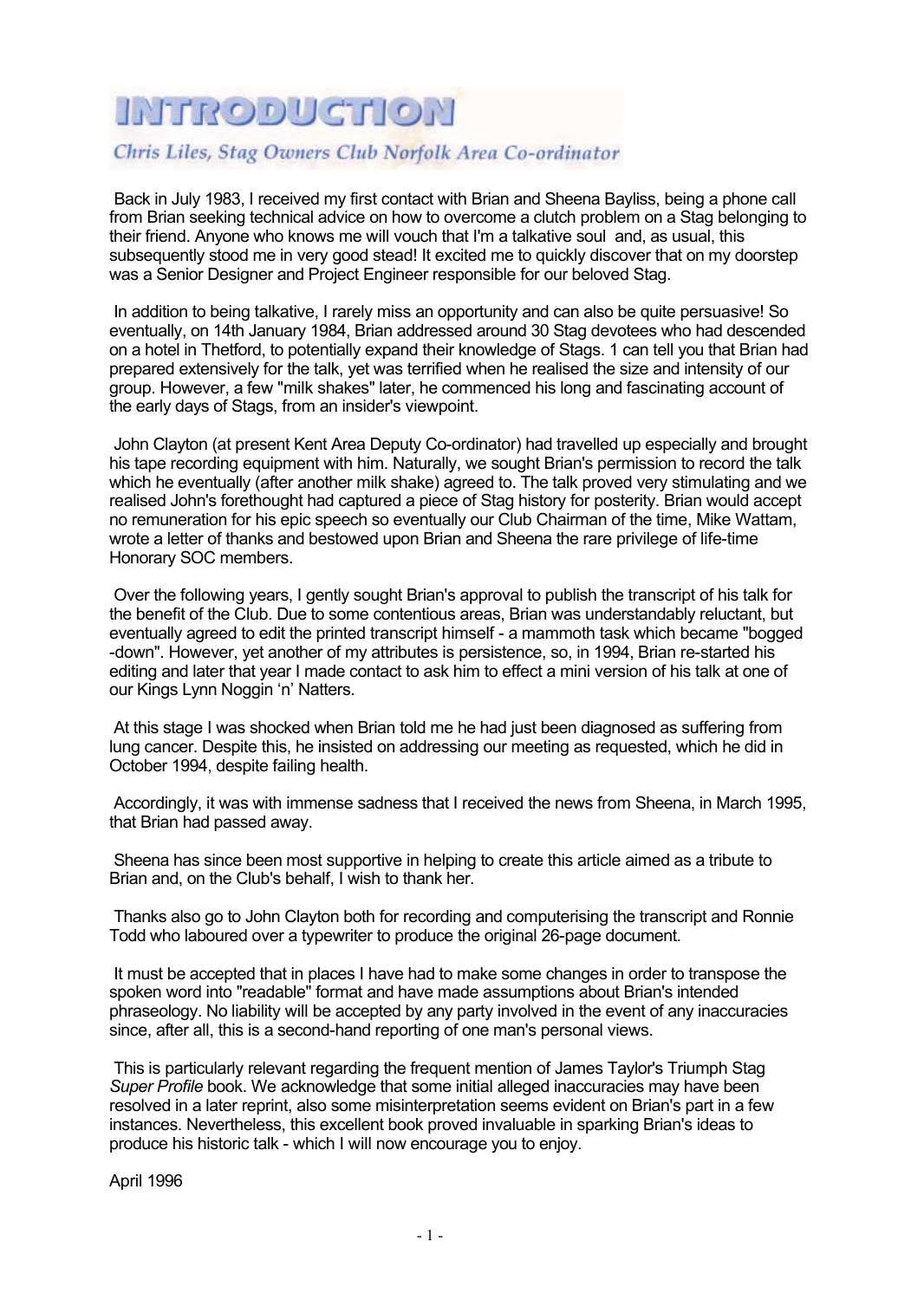## **TRIUMPH STAG CONCEPTION, DEVELOPMENT & BIRTH**

I think it was in early 1967 when I first saw a vehicle in Triumph's Styling Studio which turned out to be something like the Stag. I was convinced, until a short time ago, that this vehicle was in fact the Michelotti styling model that had been brought over from Italv. Well, I recently read the book Triumph Stag - *Super Profile* (by James Taylor) and spotted a picture in there of what is claimed to be the Michelotti car. Well, I never saw that car there, in any shape or form. The one in the book seems to have the same wheelbase as the Triumph 2000 and is quite a simple conversion. Not only didn't I see that car, but was not aware that a vehicle of that cost was ever under consideration.

The first Stag I saw certainly had a shortened wheelbase, a roll bar and concealed lights. It did not look, from a styling point of view, similar to the Stag that we know today. Also it had a sixcylinder engine. I read in the *Super Profile* book that the first specification for a Stag included a 2.5 litre, in-line six cylinder engine' - well, it never did as far as we were concerned. However, the car I saw certainly did have one, but I think only by virtue of the fact that it was more convenient for the car to actually be driven around. So it may be true this was the original car which Harry Webster (Triumph's Managing Director) saw I'm not sure. Certainly as far as I'm concerned, the car in the picture never appeared at the Triumph Motor Company, at least not early in I967.

The car in the Styling Studio looked very nice I must admit, it had the roll bar and the hood half up in a Coup de Ville version and looked very smart. Looking at the picture in the *Super Profile* book, I'm glad they did shorten the wheelbase. If you've seen this picture, I hope you'll agree with me, since it wouldn't have been anywhere near the same sort of motor car that we now know the Stag to be. There may have been another reason why they shortened the wheelbase, but I don't think it likely.

At that time (I967) we were starting to run into propshaft troubles with the Triumph 2000. The length and diameter of the propshaft that we had was causing considerable problems and really we were on the absolute limit of its' abilities. I suspect that if we'd been talking about the same length of propshaft for the Stag, without any variation whatsoever to the underfloor of the car, it just wouldn't have been feasible. The only way we could have done it successfully would have been to put in a far larger propshaft or to create a centre bearing and split propshaft - which would have been out of the question.

So maybe there was something about that problem which prompted the decision to shorten the propshaft - I don't know. In any case, I think the looks of the car definitely benefited from having the shorter wheelbase. The other reason, personally, why I think that a full four-seater never really was in Harry Webster's mind at all, is that he had an absolute fixation with Mercedes and he was always moaning and groaning, "Why on earth can't we produce a car like Mercedes?" He had seen their 280 SL, and fallen in love with it saying, "This is the motor car that we should be producing."

Again, the other thing I've heard and also read in the *Super Profile* book is that Harry happened to see this Styling model that Michelotti had made. Harry never "happened" to see anything at all. He did everything by design and I am quite convinced that, forgetting about the problems he may have had with the Board to get authorisation for it, he intended to present them with a fait accompli. I am convinced Harry went out to Michelotti and said, "You produce something that is going to compete with the Mercedes 280 SL but using as many Triumph 2000 components as you can," which is what Michelotti subsequently came up with.

Now if you look at that picture again of the (apparently) four-seater Stag in the *Super Profile* book, believed to be the four-seater that Michelotti came up with, you cannot compare it with the Mercedes 280 SL. So I am convinced that Harry gave Michelotti the brief to produce a 2-plus-2 using as many Triumph 2000 components as he could and Michelotti worked on those lines. Harry didn't just wander in there one day and say, "Oh, what a beautiful motor car, I will buy that." I am quite convinced that did not happen!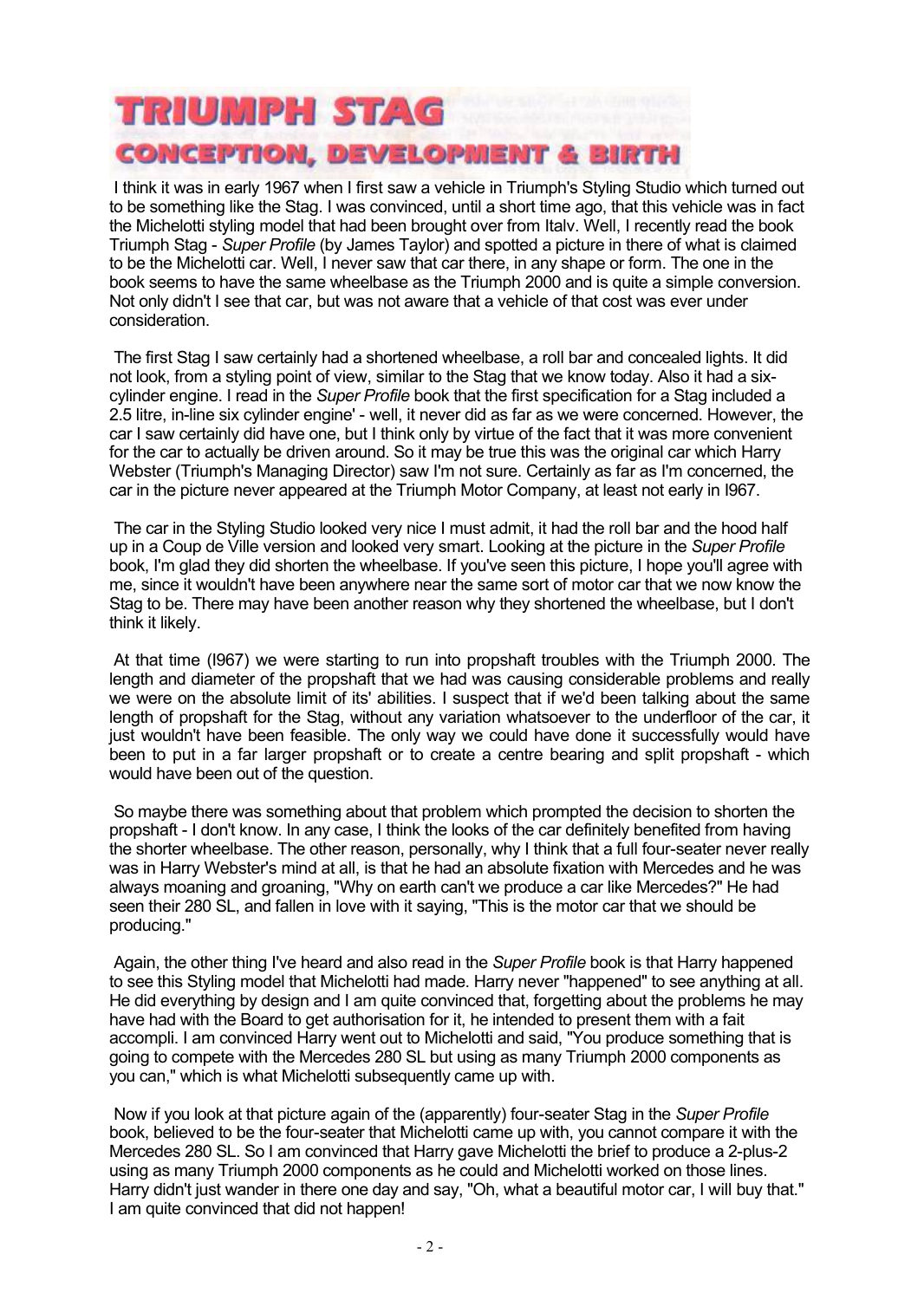Harry had tremendous freedom of action at that time, something that his successor lost completely later on. He could do such things through being the real old-fashioned style of boss who was able to take any action. He made decisions and could sway the Board whichever way he wanted at the end of the day.

The object of the exercise, I am quite convinced, was to be able to show the Board a beautiful motor car and convince them they were going to get this car "on the cheap". That, in fact, all the running gear was going to be Triumph 2000 as was the structure and underfloor - except for chopping a piece out to shorten the wheelbase. All we needed was a few hard skin panels plus someone to tidy up the interior trim and we were there. We'd have a car that primarilv could compete in America - again I disagree with *Super Profile* about the initial production being for this country. There is a reason why the author said that, I'm sure, but this motor car was primarily intended to compete with the Mercedes 280 SL out in the States. That is where the 280 SL was selling and Harry wanted to get a car out there to compete with it as quickly as he could.

Harry Webster persuaded the Board to give the go-ahead for the project, still with no name. Despite what some people say it was never known as TR6 and never intended to be a Triumph Roadster type of vehicle.

Finally, again early in I967, we on the Design side, received a specification for the Stag, which had a shorter wheelbase than the Triumph 2000 but I honestly can't remember whether it started off being six inches shorter. I think the wheelbase of the Stag varied somewhat before it was finally fixed at what it is today. The Stag always was intended to be a 2-plus-2 (never a four eatr) with a 2.5 litre V8 engine. The front end structure and the underfloor were to be exactly the same as the Triumph 2000, as was all the running gear, suspension, brakes, steering, etc. The one refinement that Harrv added (again I think it was to compete with Mercedes) was a fully adjustable steering column. He had no idea what troubles it was going to lead us into later on as far as complying with American regulations was concerned, but that's another story.

He wanted up-market trim - which he got - and we had a specification for pressed steel wheels (with cast allov and wire wheels as options), manual and power steering, a 14 gallon petrol tank plus manual/ overdrive or automatic gearboxes as options.

When we received the Stag's specification there were obviously a few problems but nothing major. It was really an engine development exercise which had to be speeded up because the V8 had been neglected. There was, however, an installation problem because we were trying to put this great big V8 engine into a space where we'd only had a straight six before. Another problem was complying with the ever-increasing American and European regulations, which became a worse and worse task. It was like trying to hit a target that was heading away from you faster than you were approaching it! Every time you got one regulation completed you'd find that they'd introduced another three.

These kept changing from model year to model year so you can imagine it caused quite a delay in the introduction of the Stag. We aimed to have the Stag ready for the I969 model year and then found that in fact it was going to be I970, eventually it became I971. The changes that took place as far as Regulations were concerned during that period were quite considerable and caused us huge headaches. So much for it just looking like a simple installation and styling exercise initially!

Although we had a brief for the structure and underfloor of the car, as far as I'm aware, there was never any rules laid down that we must use as many Triumph 2000 skin panels as we could. I think what may confuse people is, in the end, we used a number of the Stag skin line panels on the Triumph 2000 Mark II. Again as far as I'm aware, there was no restriction from the body point of view that we had to use any Triumph 2000 skin parts.

0ne of the initial problems we found when we started drawing out the schemes for the engine, was the "body drop" and Production were really up in arms about this. The procedure is that on the Triumph 2000 (as on the vast majority of cars) the whole of the running gear is assembled on its' own track. The body then comes down through the roof, drops over the top of this assembly, spikes go up through the various location holes and thus the body is attached to the remainder. However, we couldn't do that on the Stag because the engine wouldn't pass through the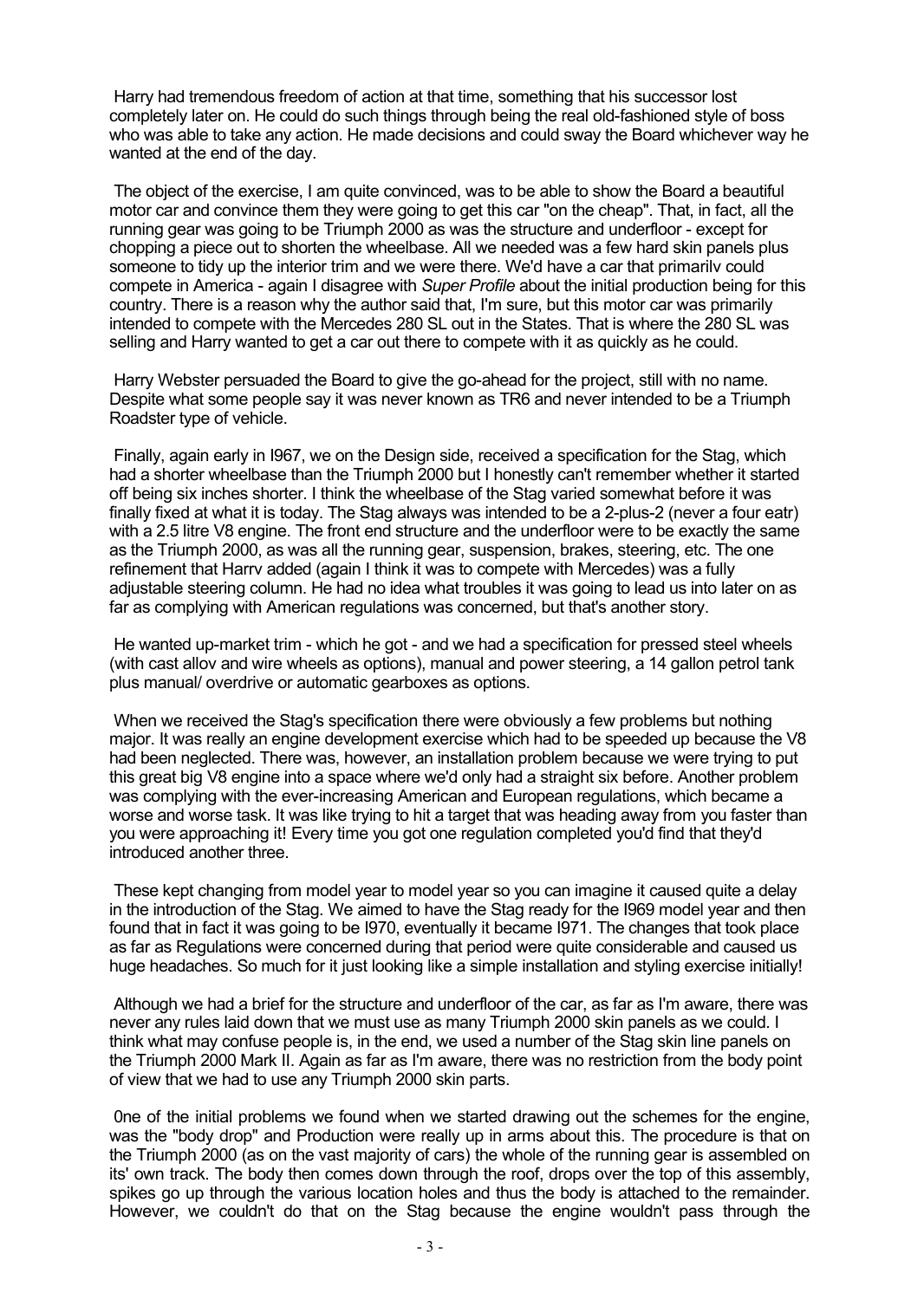longitudinal members and Production didn't like this at all! It meant the engine had to be fed in from the top and dropped down into the body (I'm sure some of you have done that exercise on a few occasions). This wasn't at all popular with Production since they'd got their massive and beautiful track which they couldn't use in this instance. There was no wav we could get over this problem of body drop since the longitudinal members were sacrosanct - nobody was going to change them.

Another problem we experienced was the battery, because the location which was suitable for the in-line six was not suitable for the V8 - so we just moved the battery to where it is now big problem was that all of the existing schemes drawn up to install the battery were for an engine with manual steering - in other words without a power steering pump. Initially we had bags of clearance for this battery because manual steering was in fact the specification for the Stag, with power assistance as an optional extra. So everyone said, "Well, hard lines on those people who choose power steering," since it wasn't until later that power steering became standard. I'm afraid there is a tendency (only a small one because we're car owners as well) that, when designing a car, you don't really consider when it has to have a service. Your main problem is getting a quart into a pint pot and, if you can do it, you are quite happy and leave other people to look after the rest.

I think probably at this stage we ought to what we mean by "clearance" from a design of view. Some of you might think your car is a precision instrument. (Having had four years glassfibre experience as a manager at Lotus Cars I suppose I shouldn't grumble at what goes on when you're talking about pressed steel.) However, if you've got a body structure finally assembled by these fantastic robots, basically you've always got tolerances which build up through the car. These tolerances on abody structure, between longitudinal members for instance, could vary by plus or minus a quarter of an inch. That might seem a Iot but believe it or not, there are precision machine castings assembled on which you can still get (especially on a raw casting) an overall tolerance of plus or minus an eighth of an inch. So really you're looking for three-eighths of an inch either side of the centre of the dimension. Apart from that, of course, you have to make allowance for the fact that the guys have got to physically get the bits in and, when those bits are there, then the bits have got to be able to move. So you are basically looking all the time for a minimum clearance between a moving part and a stationary part of at least an inch, more probably an inch and a quarter.

We had a famous gentlemen who achieved a very, very senior position with British Leyland. He used to say, "Well, yeah three-eighths of an inch is plenty," and he became known as "Threeeighths Bates". However, we had to change the tolerance every time because, when the car went outside, we had the sump banging on the cross member, the manifold banging against the longitudinals or the bell housing banging against the scuttle - all due to this famous three-eighths clearance. From a design point of view, you always aim for at least an inch and if you can, one and a quarter inches. However, what might happen on a V8 engine mounting is not so bad because it's a very smooth engine but, with an inline six or similar, it can almost rock itself off the mountings and bang against all sorts of things.

So, if you remember when you look at your motor car and think, "Bloody idiots, why did they do that? They've got plenty of room to do such and such," clearance is probably the reason why. We sometimes found there wasn't really as much room there as we expected. A major problem we encountered was a hard foul of the bell housing on the scuttle area. No matter what happened, it couldn't be overcome. Very, very, very begrudgingly, Harry Webster agreed that we could modify the scuttle panel. That was the first panel to change and, as you probably know, there were many more after that. So, we'd moved away from his original brief that everything had to be the same as the Triumph 2000, and this was the first change that had to be made. There was no way round it, but as soon as it happened the till started ringing up. Of course when you modify press tools these days, you're not talking about ÉI0 or ÉI0,000, you're talking about ÉI00,000.

Other problems we encountered were regarding regulations which were coming in fast and furious around I967. We had obviously been aware of the increasing emission regulations in America and the safety regulations, not only there but also in Europe. I'll go through some of them now and, later on, I'll be able to define what we did to actually comply with these and how they complicated the design of the car.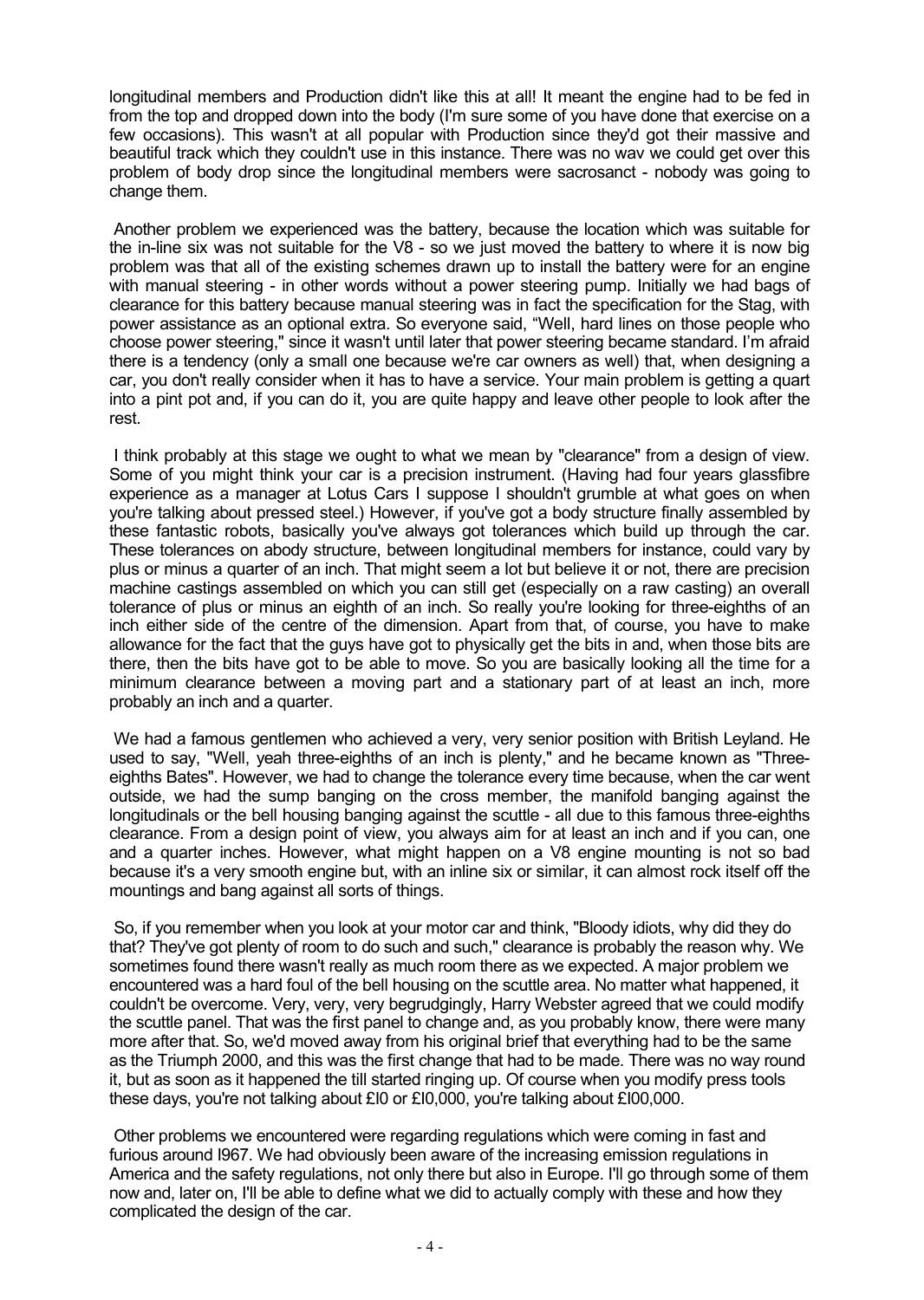There was the 30 mph front impact regulation and they'd just introduced one for 30 mph rear impact. There was steering column penetration (which was really part of the 30 mph front end impact in any case) and ground clearance stipulations from our famous Italian friends they brought out regulations that nobody else had ever thought of! This really complicated matters and it was made even worse when we had to go to a bigger exhaust system.

The exhaust system seemed quite simple. Initially just two pipes ran straight the way down to the back and out either side of the car. We didn't feel there was any big problem there. The last thing you want to do with an exhaust system is to put bends in it (especially ones that go round at 90 degrees), so we made it nice and simple. However, other regulations we encountered included roll-over, fuel system integrity and the actual outlet of the exhaust pipe (which was introduced by our Swedish friends). This is probably why you've got your two pipes on one side rather than one on either side as you may expect from a V8.

There was a tyre roll-off problem where the car had moved up a category and they were concerned about the tyre actually rolling off the rim during high-speed cornering. This was something that people had just latched on to and we were doing a tremendous amount of work with various shaped rims to prevent the tyre actually rolling off the rim and falling into the well, causing immediate deflation. We did a lot of work on rim shape: lengthening it, putting humps into it and all sorts of things to comply with this regulation.

Another two regulations were evaporation loss control and fuel expansion. You couldn't any more vent a petrol tank into fresh air as most cars did in those days. You used to have a pipe leading up from the tank and as the fuel went in, displaced air either came out of the filler cap or it went down a pipe and came out into fresh air. Now you couldn't. In fact, you couldn't have a filler cap which had a vent hole in it either. So we had to vent it in some other way which caused complications to come about at a later stage.

Incidentally, I designed the exhaust manifold for the Stag and you can imagine what a problem it caused - no, it's not a manifold I'm at all proud of, but if you look at your Stag then maybe you'll have every sympathy with me. You'll be able to see exactly how little space was available to get the exhaust manifold in and I'm sure if you look at it now, you'll find it is very, very close to the longitudinal members. It must be about the worst designed exhaust manifold ever, the gas flow is absolutely impossible. If you could make up a welded manifold you could twist it this way and that to do what you like with it. However, if you're designing a casting you are controlled by the mere fact that it is a casting and so must consider the way it is made. It may be a very poor manifold, but we were stuck with whatever we could possibly get into the space available, produced by casting techniques. I apologise to you for your manifold - maybe I shouldn't even admit I designed it, perhaps I should have said it was somebody else!

Time for another little bit about Harry Webster. Within the Engineering Workshop area, they would produce a seating block which is a wooden framework roughly resembling (from a height and location point of view) the actual seats that would be in the car. Within it, is set a steering column and pedals, but they don't attach to anything. Engineering just move them about where they want them to go, putting the steering column in first, then positioning the steering wheel. We used to go through the same exercise on every car we designed in that Harry would say, "Okay, the tallest, smallest, fattest, shortest: get 'em in there," and they'd mark a datum point on the steering column.

They'd take a young girl, sit her in the seat and say, "Adjust the seat to where you want it ... now adjust the steering wheel to where you want it to go" - both of which she would do. Engineering would then measure up the height of this datum point, then measure it again from one of the lines and plot it. Maybe 50 or 60 people would go into the Engineering Department to go through this exercise of sitting in the seating block. All the plots varied to a degree but you could bet your bottom dollar that when plotted, they would fall within a square probably about three by two inches. Having gone through all this exercise, Harry would sit in the seating block himself, adjust the wheel to where he wanted it, and say, "That's where we're having it!" If, in fact, his reference point happened to fall in that square you were okay, but if it fell outside, well, that was tough luck. That was where Harry wanted it, so that was the end of the matter!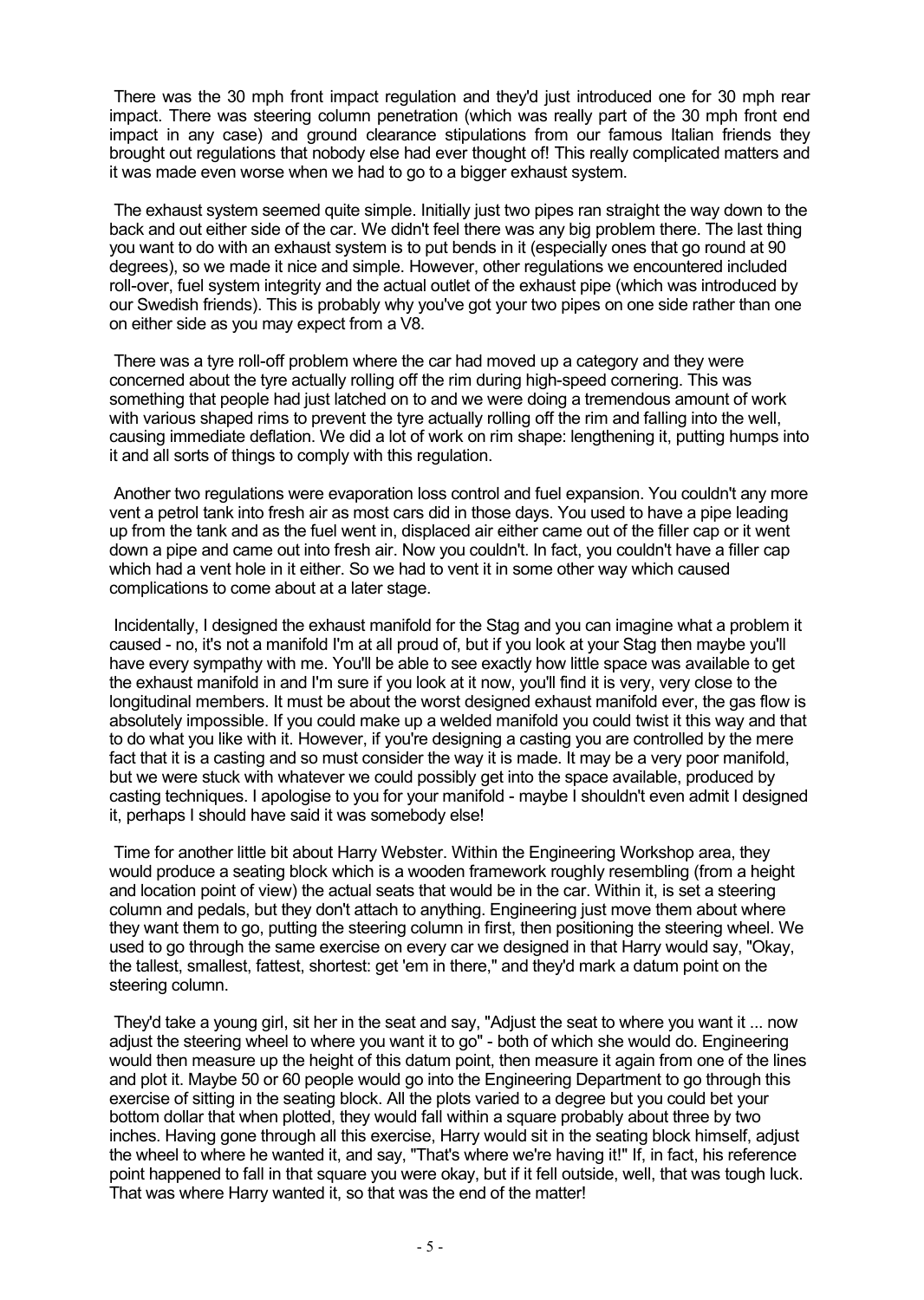The upper steering column limit was fixed by the dashboard. The amount of clearance down on the left- or right-hand sides of the engine fixed your lower steering column position. The problem was that you finished up with an extreme joint angle and Torringtons (who manufactured the joints) said, "Goodness gracious, what's going on?" So we did a fair amount of work with Torringtons regarding the joint angle in the column till it was overcome. At a later stage we had to overcome the problem of meeting the American regulations with that type of column. We'd never dealt with this type before, as far as steering column penetration was concerned. It had always been straight and we knew exactly where we were but now we'd got a different kettle of fish.

We tried all sorts of things, including a Saginor tube - that's like a corrugated tube designed for a controlled collapse - but it wasn't terribly successful. Various other people, including GKN, were getting in on the act and they came up with their super-duper design to overcome the problem. I went out to the GKN plant in the Black Country on numerous occasions during the various tests again results were never terribly satisfactory. We tried break-off capsules and all the usual things, trying to make sure that the steering column would comply with American regulations. It did eventually, with exactly the design that we've got now. Once it was decided, as far as I'm aware, I don't think it was ever changed.

All these things that are now commonplace, as far as meeting safety regulations are concerned, were all new at that time. We hadn't the techniques nor the know-how to overcome them easily, quite simply because they were all new.

Having got the engine and steering column in and achieved agreement for the odd modification to the scuttle, we then suddenly found that the clutch master cylinder wanted to go where the right-hand bank of the engine was - so we thought, "Well, we'll have to move the master cylinder." The point was, that the only place we could move it to was the offside of the steering column. So we got it as far over as we possibly could and that's why you've got your offset pedals on the Stag.

As you know the clutch pedal is cranked quite dramatically and the Production people didn't really want to know about that. They said, "You know we're going to scrap as many pedals as we make." The one thing that I think they were concerned about was, in fact, the strength of the pressing, so they put a small closing plate across. We went as far as we possibly could with the bend in that pressing which then fixed our clutch pedal position. Again one of Harry Webster's specials was, "Four inches between the centre-line of pedals," so from the clutch pedal you went four inches and you got the brake pedal, then another four and you got the accelerator. Well, we had to compromise a little bit because the accelerator pedal then wanted to come where the trim was! It didn't look nice and I thought the driving position didn't feel right. I found it most uncomfortable, when I first drove a Stag, but I'm sure you've all got used to it by now!

Underneath the dash you've got a darn great big pressing which is the pedal bracket. That was an existing pressing which again Harry said we were not under any circumstances to alter and really, in the end, we didn't. You only have to look at the clutch master cylinder position on that pressing to know that we were "scratting".\* The clutch master cylinder was right up against the inside wall of the pressing and we just couldn't go any further. The problem soon got worse when they increased the size of the brakes -still, I'll mention that later.

The intention, at the time, was to double skin the wheelarches. Again, because of something that happened later on, this never occurred (although we did build a couple of prototype vehicles with double skin wheelarches).

It was at this stage that we went to a gear driven water pump. I think everyone threw up their hands in shock and horror at this; no-one was at all happy about it. However, by virtue of what we were left with, there was no real alternative. It caused mutterings all round the office, everyone thought it was a really retrograde step. In fact, I feel (again my personal opinion) it led to further problems which you have probably all encountered.

*\* Brian's term for coping with a severe lack of clearance*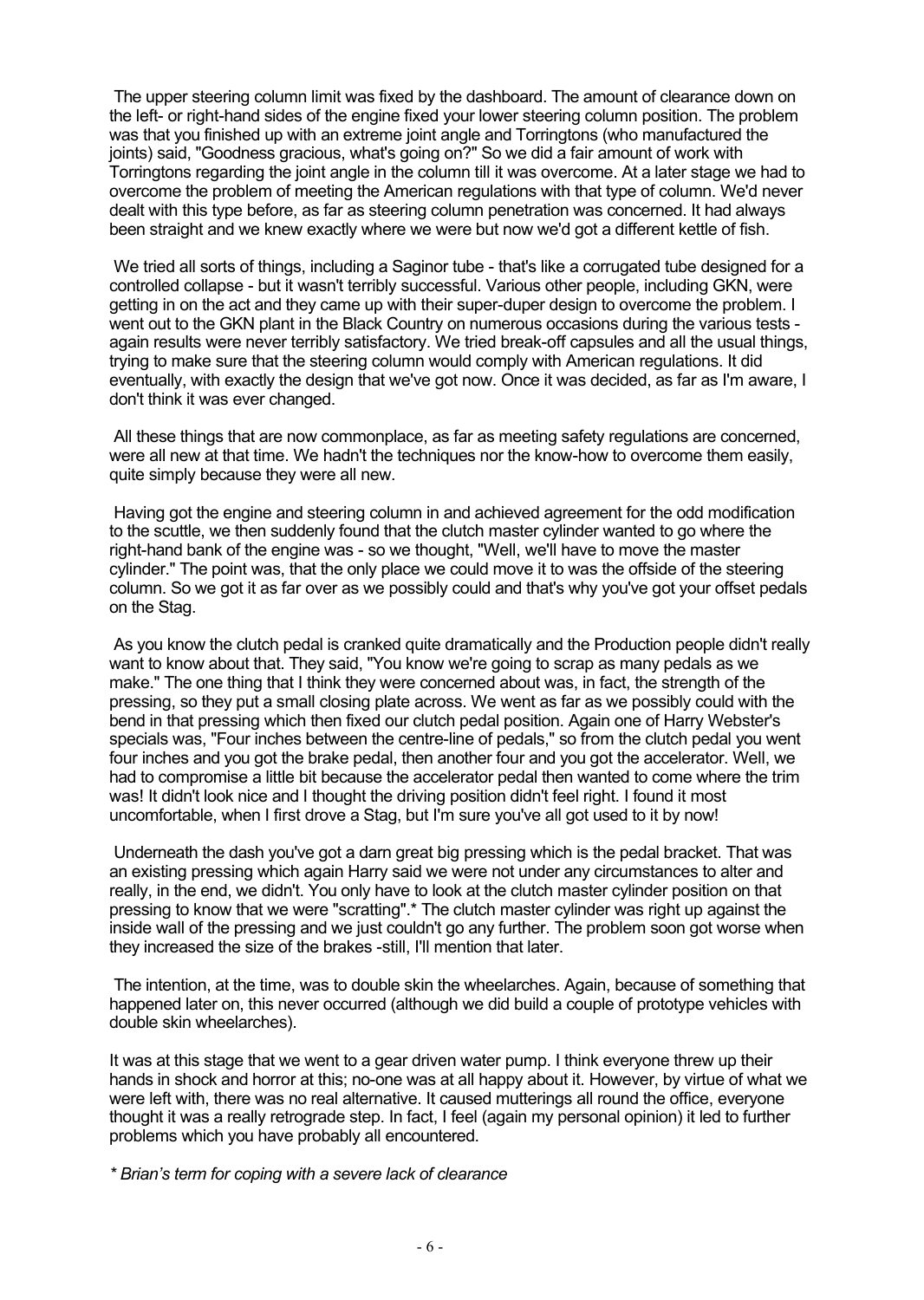The first true prototype of the vehicle was, to the best of my recollection, completed around the end of I967. The hidden headlights had gone by then and the front looked very similar to what you have now.

Any thoughts of having a power hood had been thrown out and there were still minor styling changes taking place at that time. I think that was the first time I saw the kind of roll bar cage, as I tend to call it, in the form that you've got at the moment. It was built into the car as, I think, a very nice styling feature.

The V8 engine development was going ahead quite well with no signs of any serious mechanical problems at that time. However, the designing was very much compromised by the amount of work that had preceded it on the slant four engine. They had laid out the production line for this engine and actually purchased in the region of £4 million of transfer machinery to produce it. The design work on the V8 engine was initially around carburettors, moving to fuel injection at a later date - not very successfully as you well know.

I don't know why the decision was made to go to Bosch fuel injection. Everyone seemed to be starting to think of moving to fuel injection or to at least consider it at that time, but in any case the decision was made that we'd go for the Bosch. Although I wasn't directly involved in that side, my colleagues became very frustrated with what was happening. I've had involvement with several other engines since then, using Bosch fuel injection including a V8 and a V6, basically with exactly the same results.

The V6 was the PRV engine installed in the De Lorean car. We spent years on that V6 PRV engine, trying to get Bosch fuel injection to work, without any success whatsoever, and we couldn't get any consistency regarding emissions. Readings went all over the place; one car would pass and another would fail on hydrocarbons, then the next one would fail on knocks and so on until we went round and round in circles. We could never get a balance between one bank of cylinders and the next, and even in the end could never rely on any result from one cylinder being the same or repeating itself time after time.

With the V8 that I was involved with, yet again, we had massive problems with Bosch. In the end we went to Lucas and their electronic fuel injection. The only successful Bosch system that I've been involved with was in fact on a four cylinder engine.

I don't know whether there is something peculiar about a "V" engine linked to Bosch fuel injection that causes problems, but I've never had any success with Bosch so it won't surprise you that we didn't with the Stag either. When the Bosch idea was finally ditched, I think everyone breathed a sigh of relief.

Harry Webster had a fixation about petrol tanks and wanted them as big as he could possibly get. We had a major problem with the Triumph 2000 Estate petrol tank because we managed, on the Triumph 2000 itself, to get, I think, a 12.5 gallon tank in and to achieve this, Harry had us working like mad for months. If he had something on his mind, then all the section worked on it, no matter what else was going on. His fixation was that he wanted 14 gallon capacity for the Triumph 2000 tank and it had to be two identical pressings that could be just roller welded together.

Well, it never happened since we could never get it in. When we did the Triumph 2000 Estate car, of course, the tank had to go under the floor and poor Harry wept tears when the largest we could get in was 11.5 gallons. So believe you me, Harry would never have sanctioned that the Stag had a petrol tank of 11.5 gallons as he had been forced to do with the Triumph 2000 Estate. In the end the Stag's tank was entirely different, based roughly on the same shape as the 2000 Estate's.

Tank problems concerned evaporation loss and expansion. What happens in America (well, not only there but anywhere with the same sort of climatic conditions) is that they draw cold fuel up from down in the ground and put it into a car where the temperature may be somewhere in the region of I00 degrees higher. The driver then parks the car outside his house in the sun, and gradually all this cold petrol starts expanding like mad and spews itself all over the place.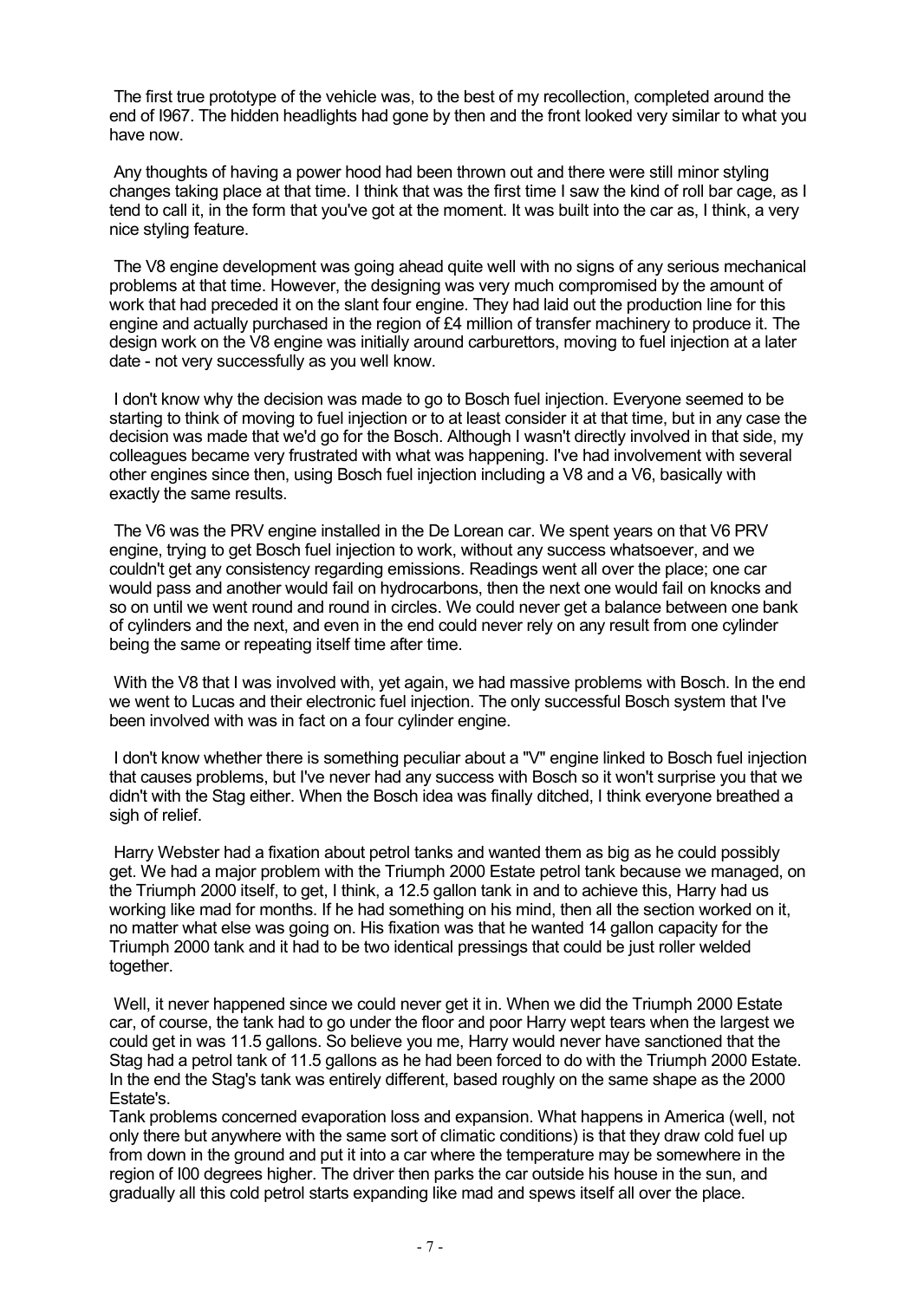Environmental laws dictated that it musn't happen any more; so they said, "Right, with that sort of volume of petrol, how much would it expand for a certain temperature increase?" They calculated it at one and a quarter gallons expansion and that is exactly the difference they state the petrol tank changed, ie from 14 gallons to 12 $\frac{3}{4}$  gallons. It was the same petrol tank; don't let anyone kid you that someone designed a new one. We put a little expansion tank in there which took a gallon and a quarter. In the Haynes manual they show a diagram of one of the early American models where there was a small tank stuck on the top of the wheelarch on the offside of the car and a mass of pipes coming from all over the place, connected to this tank.

Another thing we had to allow for, was that someone might park their car at this angle or that angle, or up there or down there, and whatever happened in each of the corners of the tank it had to be able to vent into the expansion tank.

We then had the problem that we had to have a sealed filler cap - so how were we going to vent this thing? Well it was achieved by a pipe going all the way forward through a charcoal canister. Every time there was a depression on the manifold, it purged the charcoal canister. However, it was an expensive item and also looked absolutely diabolical. So we fiddled around and finally decided we would locate the breather pipe at a certain level down within the tank, which meant, in fact, that when you filled it, you shut off the breather and couldn't fill it any more because it just came back out of the filler. So we said, "Ah well, that's alright but what do we do now about breathing it?" So, in the line which goes to the charcoal canister, we put a little metal restriction with a very small hole in it which would allow breathing through the small hole. When you'd displaced the air by filling the tank, it wouldn't allow that air to pass through it at the same time. We spent a lot of time on this which I recall was quite enjoyable because it was a beautiful sunny day and we were outside fiddling around with this filler. We made it last a couple of days as a break from sitting in the office!

Another problem we had with the petrol tank was rear end impact. It's an expensive game running a motor car into a big concrete block so we thought, "Well, we can't afford to keep writing these cars off at a rate of knots, banging them into the wall, then turning them round and banging them the other way into the wall." When they failed (which they did frequently), you had to go away and start from scratch again. So we designed a big rig which was stuck outside, with a huge swinging pendulum on it, and we stuck the back end of the Stag out there, with the petrol tank in position, then hoisted up the big pendulum and down it came -wham - and hit the back of the car. The criteria were (a) the petrol tank shouldn't burst, and (b) the filler cap shouldn't spring open. We effected these tests on numerous occasions and we'd all go out to watch. Down would come the pendulum - wham - the filler cap would spring open and you'd get showered with petrol or else the petrol tank would split and petrol would flow out onto the floor.

So it was a rather dramatic exercise actually designing the tank and providing some protection for it so that on the 30 mile-an-hour rear impact testing (which we did at MIRA) we had a good chance of getting through. We did fail on a couple of occasions, even on the MIRA test, but at least a lot of the hard graft had been taken out of it by the rig that we had built at Triumph.

All of those problems, or apparent problems, were part of designing a motor car. Everyone was sold on the Stag throughout the project, it was a beautiful looking car and was one of those projects where everyone became really enthusiastic - just like you are!

Now I come to around I968/69, exactly when it was I can't remember. British Leyland had come into being and, I'm afraid,people being what they are, it became more important for them to secure their place in this new structure. Certainly, within the design area, the impression was that senior management were all trying to make sure they got their feet on the appropriate rung. It became a very big political era with people vying for jobs. Now when you start worrying about your job, you lose some interest in the engineering side and enthusiasm tends to die away. Austin Morris at that time were in diabolical trouble with the Maxi gearbox. The head of the company at that stage was Donald Stokes, a salesman by profession. He was one of those who finally approved the styling of the TR7 and I'll never forgive him for that! George Turnbull was the Managing Director of Triumph Motor Company. Having impressed Donald Stokes, George was moved over to Austin Morris. Fairly soon afterwards, unfortunately for us, Harry Webster also went to Austin Morris as Engineering Director. He took with him quite a number of senior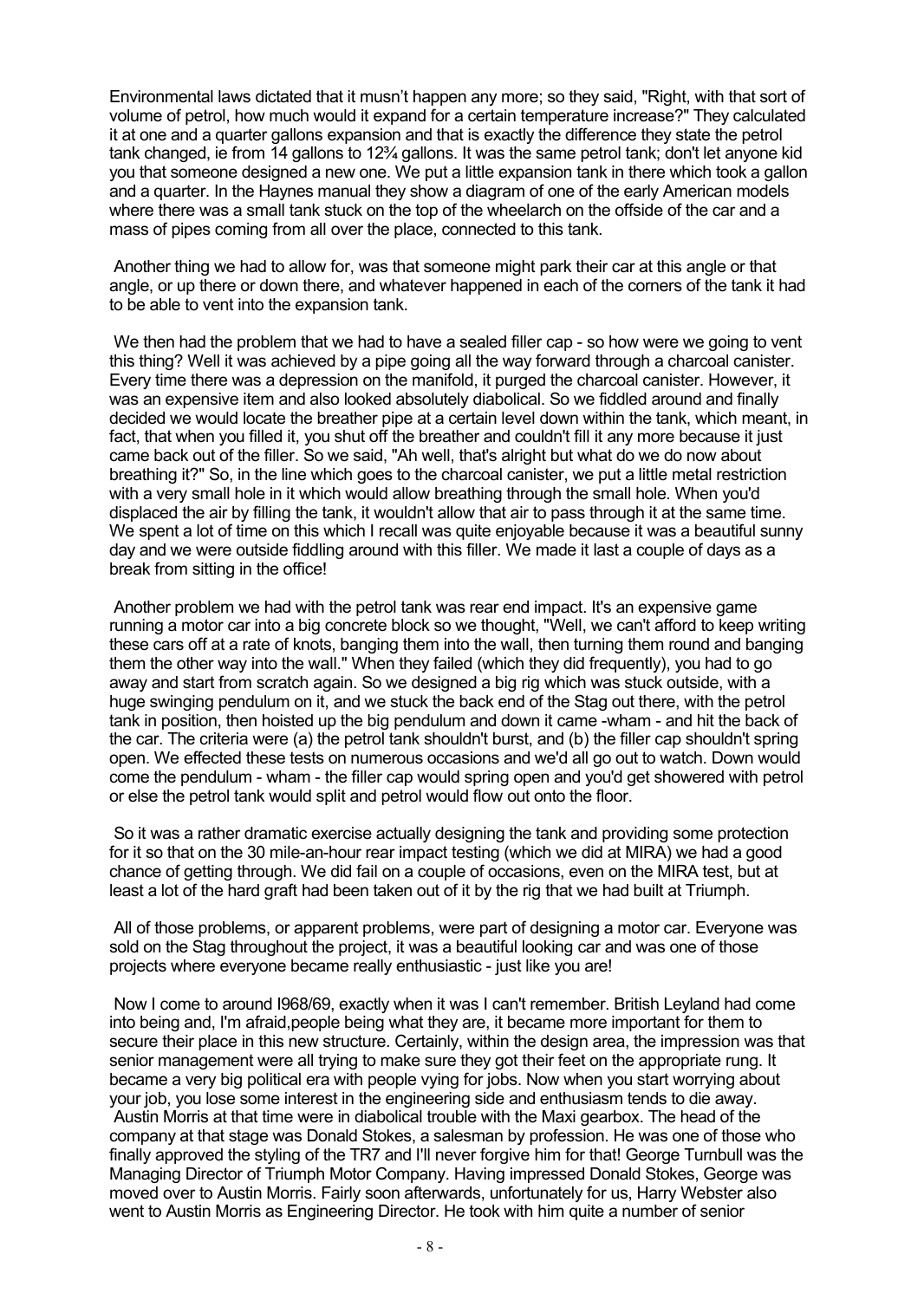engineering people as well, to try to sort out the problems they'd got there. We acquired a gentleman called Mr Spencer (Spen) King.

Anyway, back to the Stag. Eventually, the decision was made that we would go away from fuel injection to 175 Stromberg carburettors. That would beef up the performance and give us far better torque figures than we had previously been getting. The only problem was, at the very beginning, our technical office had said the brakes and the clutch for the Stag were really marginal. Of course as soon as we went up to three litres, with resultant increased performance, it wasn't a case of it being marginal any more, there was just no chance we'd be able to use these brakes and clutch.

Now I'd spent a lot of time and effort designing - maybe styling is a better word - the cast wheels for the Stag and had been backwards and forwards to Stirling Metals trying to sort out the design. These nice I3 inch cast wheels were approved by everyone, but as soon as we uprated the engine we had to have bigger brakes. As soon as we went to bigger calipers we couldn't get them in the I3 inch rim - so in came the I4 inch wheel. This meant bigger tyres, which meant the minimum clearance that we'd achieved before, as far as the bump, rebound and front and back lock were concerned, had disappeared. So we went to a low profile tyre and just about got away with it. If you have ever gone through the exercise of watching the front wheel move through bump and rebound on back lock and full lock you'll see, certainly on the earlier cars, you're very, very close everywhere to the eyebrow of the wheelarch, the panel itself, the strut, spring and spring panel.

Not only did we have to increase the size of the calipers but also the size of the servo and master cylinder. They wouldn't go any further over because the servo was hard up against the side valance of the engine bay. Instead, they had to come inboard, into the space where the clutch master cylinder was, but we couldn't push the clutch master cylinder any further in that direction because it was hard up against the steering column. So there was this poor clutch master cylinder being crunched between the steering column on one side and the servo on the other side. If you look at the minimal clearance between the servo and clutch master cylinder you will see what I mean.

You'll also see the clutch master cylinder body has two nice little recesses cut into it. They're not there by chance, they are born of sheer desperation! I think you've got about an eighth of an inch clearance there. In doing that, where the actual clutch master cylinder comes through the pedal bracket (that beautiful pedal bracket which was sacrosanct to Harry!), it's right up against the wall. In fact, the hole that the master cylinder passes through actually cuts through the radius of the bend of the pressing. That should never have been done but we had no option. As some of you may already have guessed, we should really have had a far bigger clutch master cylinder in there than we actually ended up with. You have a clutch pedal where the pedal effort is far higher than we would ideally want and the stroke of the pedal is enormous. Well, those are the reasons why.

Incidentally, at around this time we were working on the Triumph 2000 Mark II which was known within the company as "Innsbruck". It was getting ready for production and we were utilising some of the Stag styling features for the panels on that car as well.

With the uprating of the Stag engine, we had to go to larger diameter exhaust pipes which complicated the manifold to a degree. We also had to re-route the offside pipe so it came across the back of the car and out on the nearside. The reason for this was a Swedish regulation which stipulated that the point of exhaust emissions had to be a certain distance from the side of the road. If I remember rightly, the Triumph 2000 Mark II has its' exhaust outlet in a difference position to the Mark I - again due to this Swedish regulation. A design feature we had on the 2000 was that the pipes always went through the rear subframe members to avoid a ground clearance problem and this was continued on the Stag too.

We did look, at this stage, at fitting the Borg Warner 65 automatic transmission to the car but it meant fairly drastic panel changes to accommodate this box, so in the end we stayed with the 35. However, I'm glad to see that, at a later stage, they did go to the 65 since I never really thought the 35 was adequate for the Stag.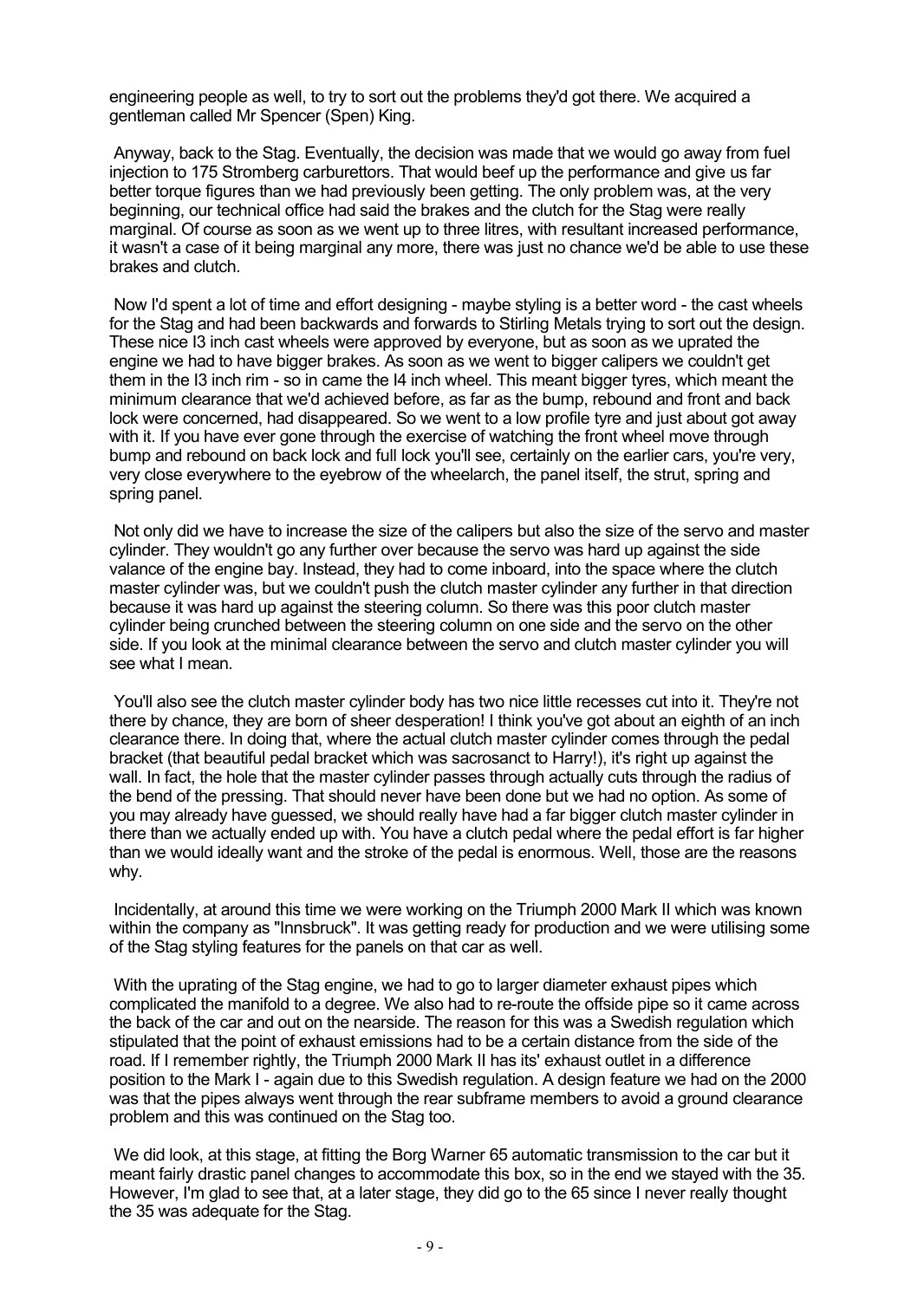By this time we were starting to get quite a few engine problems - bearing failures, had problems with the crankshaft and were encountering overheating. Again, in the *Super Profile* book, I read that overheating never became a problem till the cars were second-hand and came into the hands of people who didn't treat them as well as their original owners. Not true, we had an overheating problem soon after uprating the engine to three litres. We went to a bigger radiator and to a larger fan without ever really overcoming the problem, but at that stage we thought we were keeping it within limits. I can't remember whether we went to the big fan with I6 blades and the Holset coupling before or after running into overheating problems in America.

When we looked at the state of the two litre six cylinder engine, which went into production for the Triumph 2000, everyone was petrified and thought, "My God, we are going to run into a load of trouble with this because it's a diabolical engine." It became a far better engine as you now know. Probably we had the same sort of apprehension about the V8 but no-one at that time really anticipated we were going to have the troubles eventually encountered.

Again I read in the *Super Profile* book, the first three months production was intended for the home market and then the American market followed on. Now as I recollect it, that really wasn't true. The car was primarily intended for the American market and all the regulations we were working from were for the I97I model year for the USA.\*

Triumph introduced a publicity stunt by letting the car out to 200 people to drive around and see what they felt about it, before letting it loose on the general public. The only problem was of course that a lot of people wanted the Stag since it was a beautiful looking, prestige motor car and those that got the car were the ones with a lot of influence. It suited the company, at the time, that these types of people should be seen driving this particular motor car. We were trying to capture the Mercedes and Alfa Romeo market and wanted that sort of owner to buy the Stag. The only problem was, of course, when things started to go wrong, these same influential folk were in a position to raise merry hell. We became involved in buy-back campaigns and all sorts of things which are the fear and dread of the motor car industry. The initial bunch of Stags went onto the home market but there was no real intention to put it on general sale there - the market they were aiming at was the USA.

Whenever we introduced a new model at Triumph the first production build always took place during shutdown in July. That is when the rest of the factory were on their annual holiday and the track was empty. This gave us three weeks, during July I970, in which to iron out all the problems and start teaching the senior superintendents and senior foremen. I don't think in those three weeks one Stag went down that track complete!

If people are going to say to me, "I've got a car that was definitely registered or produced before then," well you may have, since there were certainly a large number of cars manufactured on a pre-production build basis. We had a special area where all the processes were compiled and they would pass cars down there - basically, they were handbuilt. If you've got one of those, apart from other problems, you might have got a good car. Press cars were manufactured in this way and were one-offs, passed down through a special line within Engineering. So there were a number of cars around before the first ones started to go down the track. It was probably about November I970 before people in this country started to get Stags but I can't remember to within a matter of weeks. However, it was definitely a I97I model year introduction to the USA.

By the middle of I97I, we were getting complaints from all over the place. There were big problems in America, in fact, they reckoned we were losing ÉI,000 on every car sold in the States. We could bank on an almost automatic engine change within a matter of two or three thousand miles. We could rely on overheating problems like you've never heard of before, soft tops letting in water, water getting into the boot and loads of other problems. We were also getting similar problems, though not quite so severe, from cars that had been sold on the home market.

*\* Factual note: the Super Profile book actually says "but right from the earliest days ... North American acceptance had been seen as crucial . . ." page 8, centre column.*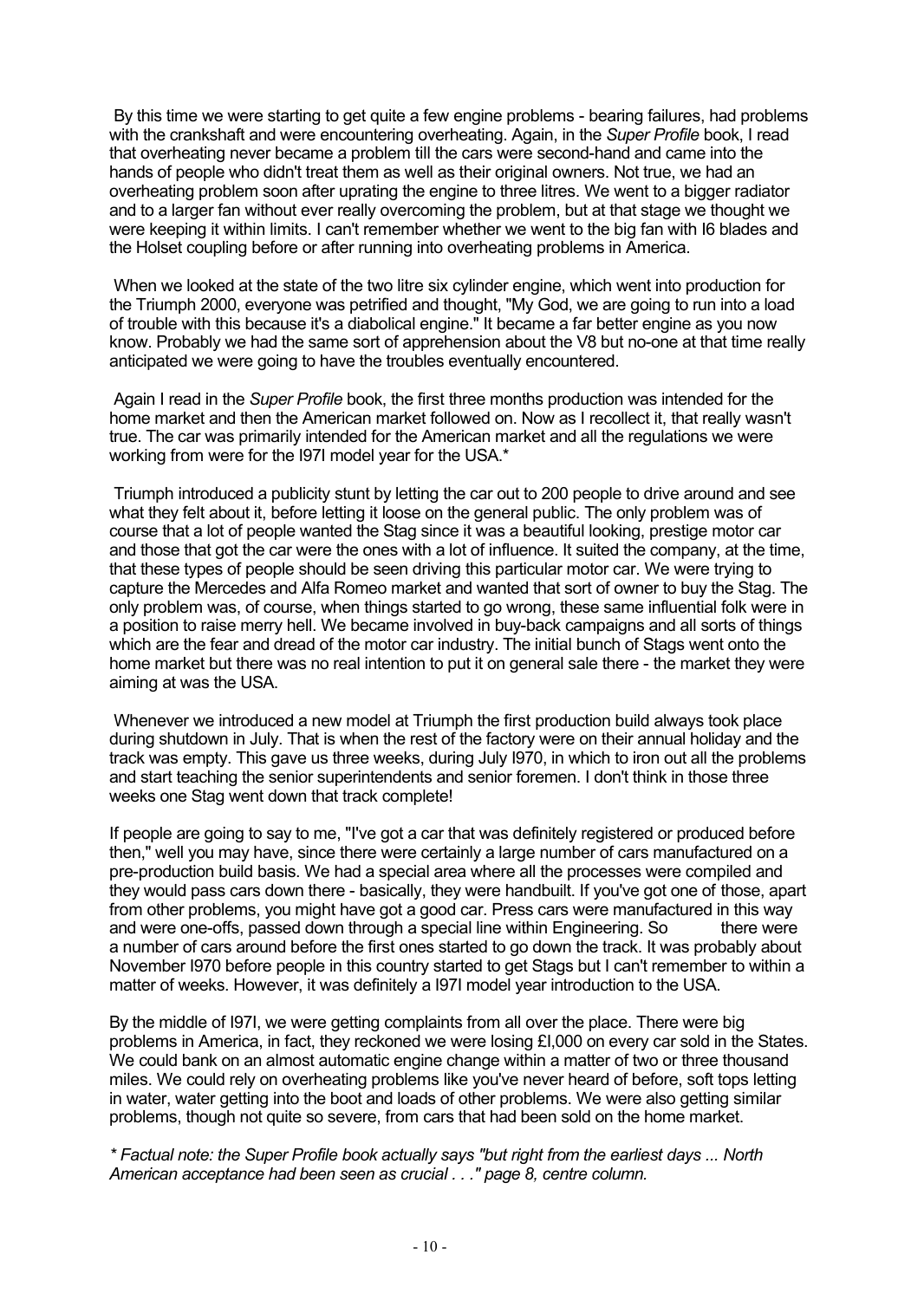Poor old Harry Colley \* was more or less on his own in solving the major problems which gained the car such an initial bad reputation. Surprisingly enough, whilst everyone appreciated there was a problem, there seemed to be no emphasis put on it really. You would have expected a large amount of time, money and people to be involved in trying to sort the problems out, but this never seemed to happen for some reason.

Whilst other people were trying to sort out the problems at home, Harry went out to America and spent time running around in Death Valley and similar places where the temperature gets up to II0 degrees Fahrenheit, trying to sort out the problems.

We put in a bigger radiator and went to yet a larger fan with more blades, finishing up with this massive thing with I6 blades, linked to the Holset coupling. We put the coolant system pressure up and up and up, until in the end the hose and gasket manufacturers said, "Hey, you'd better stop." We were at the stage where they were telling us, "If the pressure goes up any higher we'll have to manufacture a new set of hoses which will be to a far more expensive specification than the existing" - which wasn't feasible. To be quite honest, we kept bringing the pressure up to stop it from boiling, and it did overcome the problem, up to a point.

There have been many stories about when the Rover V8 was first installed in the Stag and someone said, "Those crafty Triumph engineers, way back then they were secretly fitting a Rover V8 into the Stag." Not to my knowledge they weren't. I can't be absolutely specific but at least within Engineering it didn't happen. There might have been some side shop somewhere that was doing that type of work but nothing I was aware of. Normally we knew of everything that went on, but certainly within the design area of Engineering, there was never any attempt, at any stage, to fit the Rover V8 into the Stag.

However, about this stage was the first time within the Engineering workshop there were some lash-up installations done. When I say "lash-up", they were knife-and-forked, if you understand that term, i.e. they weren't designed in. Members were cut and welded and so on, to fit the Rover V8 into the Stag. I think there were three of these actually built and three of the directors of the company had these. We thought at the time that undoubtedly it would result in the Rover V8 being put into the car, but it never happened. There was never anything said and no further comment at all made about the Rover V8. Maybe a great pity - we shall never know.

Regarding Stag variants, we did produce one or two oddballs. The only one I can positively remember is the fastback version that you can see in the *Super Profile* book. It says two prototypes may have been produced but I can only ever remember one which was used as a shop hack in the end, running around picking bits up from here, there and everywhere. This one I recall as being a light coloured vehicle.

These things happened all the time and they never came directly through Engineering. With any prototype vehicle you don't pay any tax on it. The car is registered under special circumstances and the Customs and Excise are quite insistent that when a prototype vehicle has finished it's working life, then officially someone from Customs and Excise is there when they get a blow-torch out and chop it up. That's an absolute rule. Now I'm not disputing that an odd one or two styling exercises may have got through the net and are still around. Yes, I would agree that there's certainly one - there may even be two but they were never known as "Lynx". When we eventually got round to "Lynx", no-one ever thought of that as a Stag replacement. It was an entirely different motor car and an entirely different concept. Since it happened to be a 2+2, lots of people translated that to be a variant of, or a replacement for, the Stag but it never happened that way.

Again in the *Super Profile* book, it implies that overheating was due to blockage of the water passages and to the use of inferior materials on the cylinder head. No way will I accept this remark that it was inferior materials. I've worked with a number of companies and as far as material specification was concerned, use of the right material, and the tremendous amount of research that was involved, you'd have a job to beat Triumph. It overheated purely and simply

*\* Senior Development Engineer responsible for development of the Stag from first prototype until I974.*